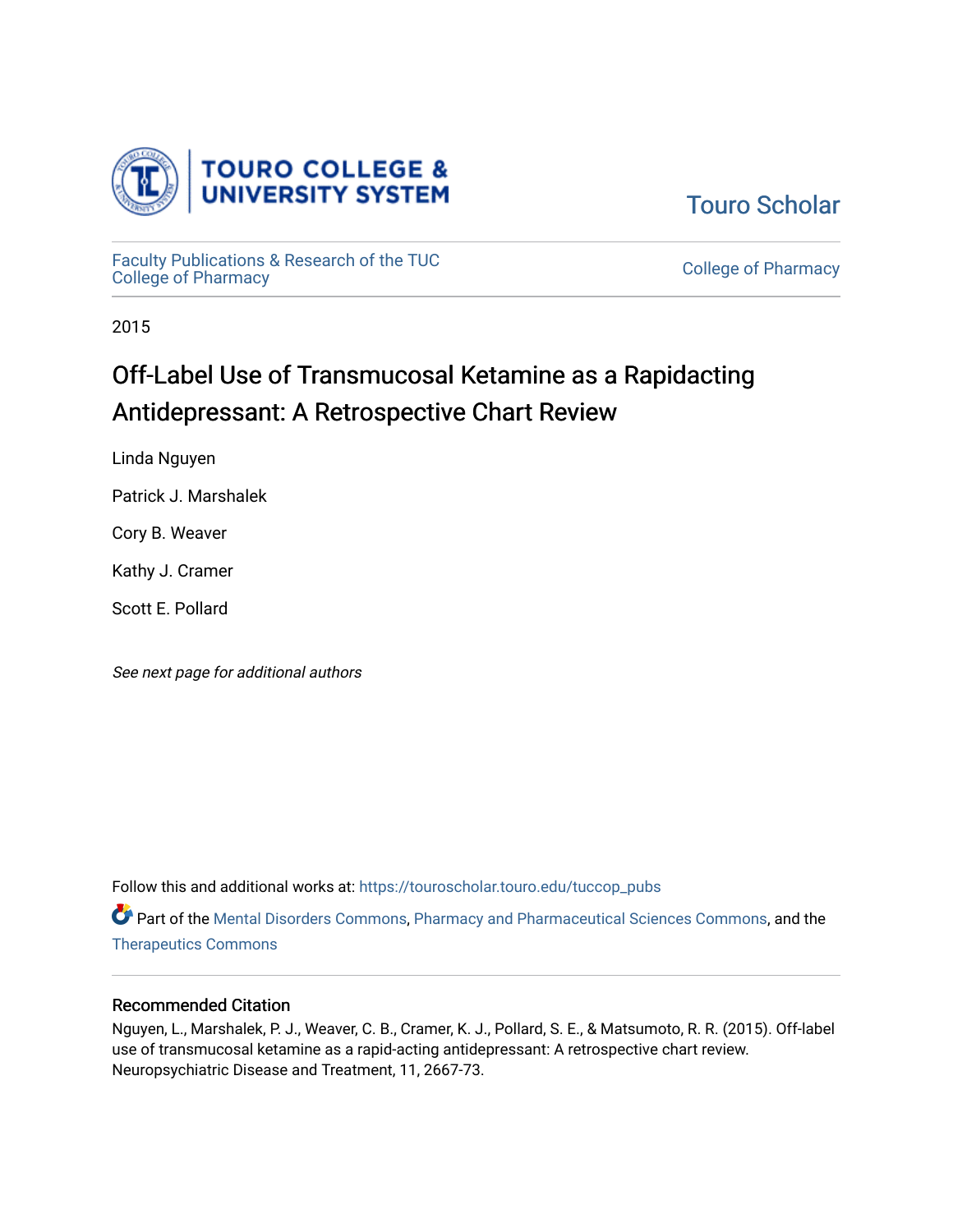#### Authors

Linda Nguyen, Patrick J. Marshalek, Cory B. Weaver, Kathy J. Cramer, Scott E. Pollard, and Rae Reiko Matsumoto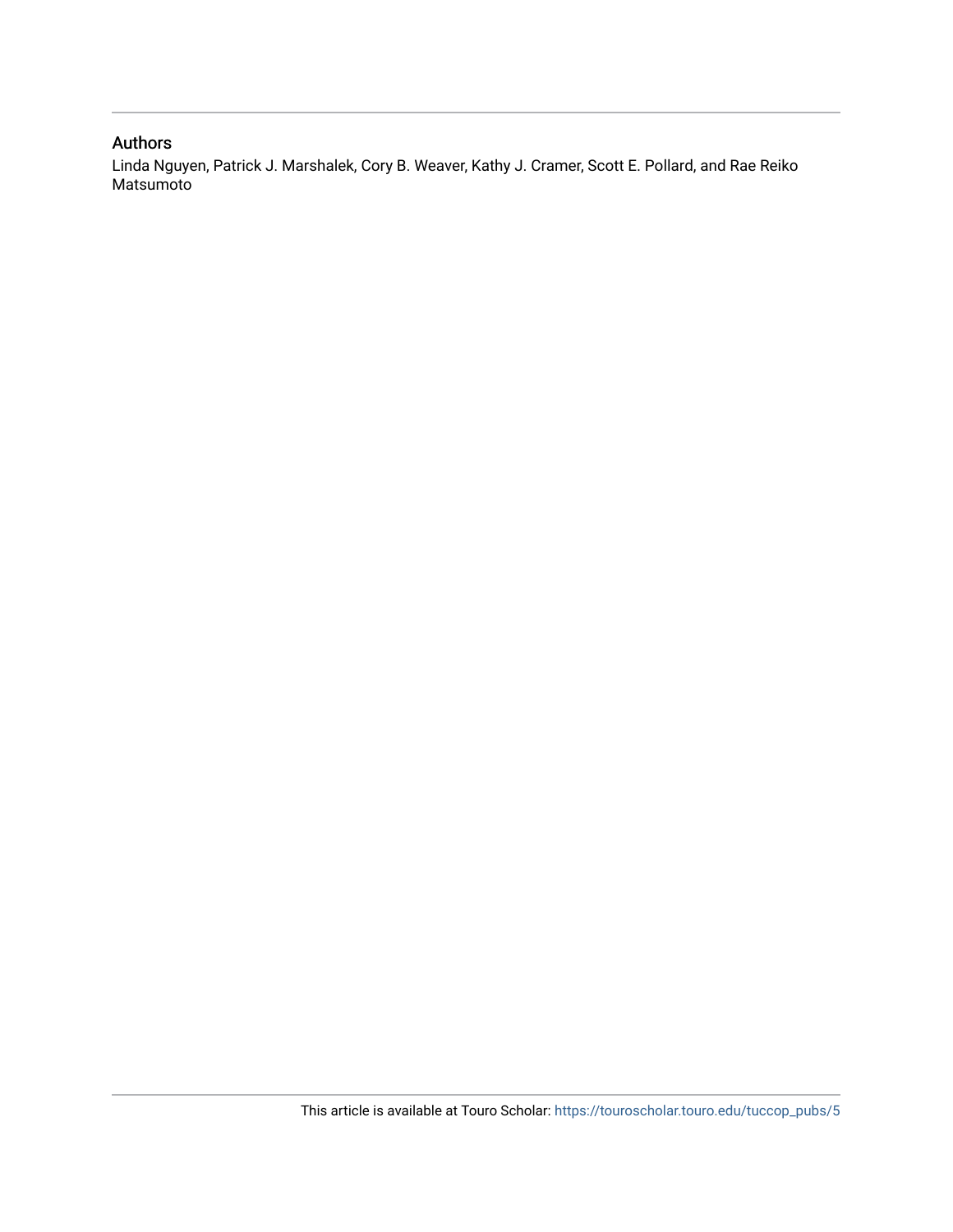ORIGINAL RESEARCH

# Off-label use of transmucosal ketamine as a rapidacting antidepressant: a retrospective chart review

Number of times this article has been viewed This article was published in the following Dove Press journal: Neuropsychiatric Disease and Treatment 14 October 2015

Linda Nguyen<sup>1,2</sup> Patrick J Marshalek<sup>2</sup> Cory B Weaver<sup>1</sup> Kathy |  $Cramer<sup>2,3</sup>$ Scott E Pollard<sup>2,4</sup> Rae R Matsumoto $1,2,5$ 

1 Department of Pharmaceutical Sciences, School of Pharmacy, West Virginia University, Morgantown, WV, USA; 2 Department of Behavioral Medicine and Psychiatry, School of Medicine, West Virginia University, Morgantown, WV, USA;<sup>3</sup>Doctor of Nursing Practice Program, Robert Morris University, Moon Township, PA, USA; 4 Department of Behavioral Health, West Park Hospital, Cody, WY, USA; <sup>5</sup>College of Pharmacy, Touro University California, Vallejo, CA, USA

Correspondence: Rae R Matsumoto College of Pharmacy, Touro University California, 1310 Club Drive, Vallejo, CA 94592, USA Tel +1 707 638 5926 Fax +1 707 638 5959 Email [rae.matsumoto@tu.edu](mailto:rae.matsumoto@tu.edu)

**submit your manuscript** | <www.dovepress.com> **[Dovepress](www.dovepress.com)**

**<http://dx.doi.org/10.2147/NDT.S88569>**

**Objective:** This study evaluated the effectiveness and safety of subanesthetic doses of ketamine using an off-label, transmucosal administration route in patients with treatment-resistant depression.

**Methods:** A retrospective chart review was conducted to identify patients who met the inclusion criteria for treatment-resistant major depressive disorder. Seventeen such patients who received subanesthetic doses of ketamine were included. Patient demographics, efficacy (drug refill, clinician notes), side effects, and concurrent medications were assessed.

**Results:** Benefit from low-dose transmucosal ketamine was noted in 76% of subjects (average age 48 years, 88% female), with a dose duration lasting 7–14 days. No notable side effects were noted. The most common classes of concurrent medications to which ketamine was added were serotonin–norepinephrine reuptake inhibitors (59%), stimulants (47%), folate replacement (47%), and benzodiazepines (47%).

**Conclusion:** Our results provide preliminary evidence of the effectiveness and safety of lowdose transmucosal ketamine in treatment-resistant patients. A controlled, prospective pilot study is warranted to validate these findings.

**Keywords:** ketamine, depression, treatment resistance, NMDA receptor, glutamate, mood disorder

## **Introduction**

Major depressive disorder (MDD) is a leading cause of disability worldwide, affecting an estimated 350 million people.<sup>1</sup> Current limitations of pharmaceutical treatments include a delay in therapeutic efficacy of several weeks to months and a lack of efficacy in approximately a third of the patients with MDD.<sup>2,3</sup> Revolutionizing the therapeutic armamentarium for the treatment of depression, the *N*-methyl-D-aspartate (NMDA) receptor antagonist ketamine administered at subanesthetic doses via an intravenous (iv) route can elicit robust, rapid, and sustained antidepressant effects, even in treatmentresistant patients.<sup>4–13</sup> However, the need for iv administration limits the use of ketamine to an inpatient setting, requiring support services and monitoring.<sup>14,15</sup>

To minimize the adverse events associated with iv ketamine, including acute dissociative and psychotomimetic effects and cardiovascular changes,<sup>7,14–16</sup> recent investigations have attempted alternative routes of administration to elicit rapid antidepressant effects.17–28 Oral administration is the simplest route to implement. However, due to its lower bioavailability compared to iv administration, oral ketamine often requires higher or more frequent dosing.<sup>17–19,24,27</sup> Intramuscular and intranasal administration of ketamine have yielded more promising results with improvement in depression measures in patients with MDD.20,22 However, injectables are not a preferred administration route for many patients,<sup>28</sup> and concerns surrounding inhaler use with regard to ease of reliable dosing and abuse potential remain.<sup>29</sup>

CO OD S Nguyen et al. This work is published by Dove Medical Press Limited, and licensed under Creative Commons Attribution - Non Commercial (unported, v3.0)<br> [permission from Dove M](http://www.dovepress.com/permissions.php)edical Press Limited, provided the work i

Neuropsychiatric Disease and Treatment 2015:11 2667–2673

how to request permission may be found at: http://www.dovepress.com/permissions.php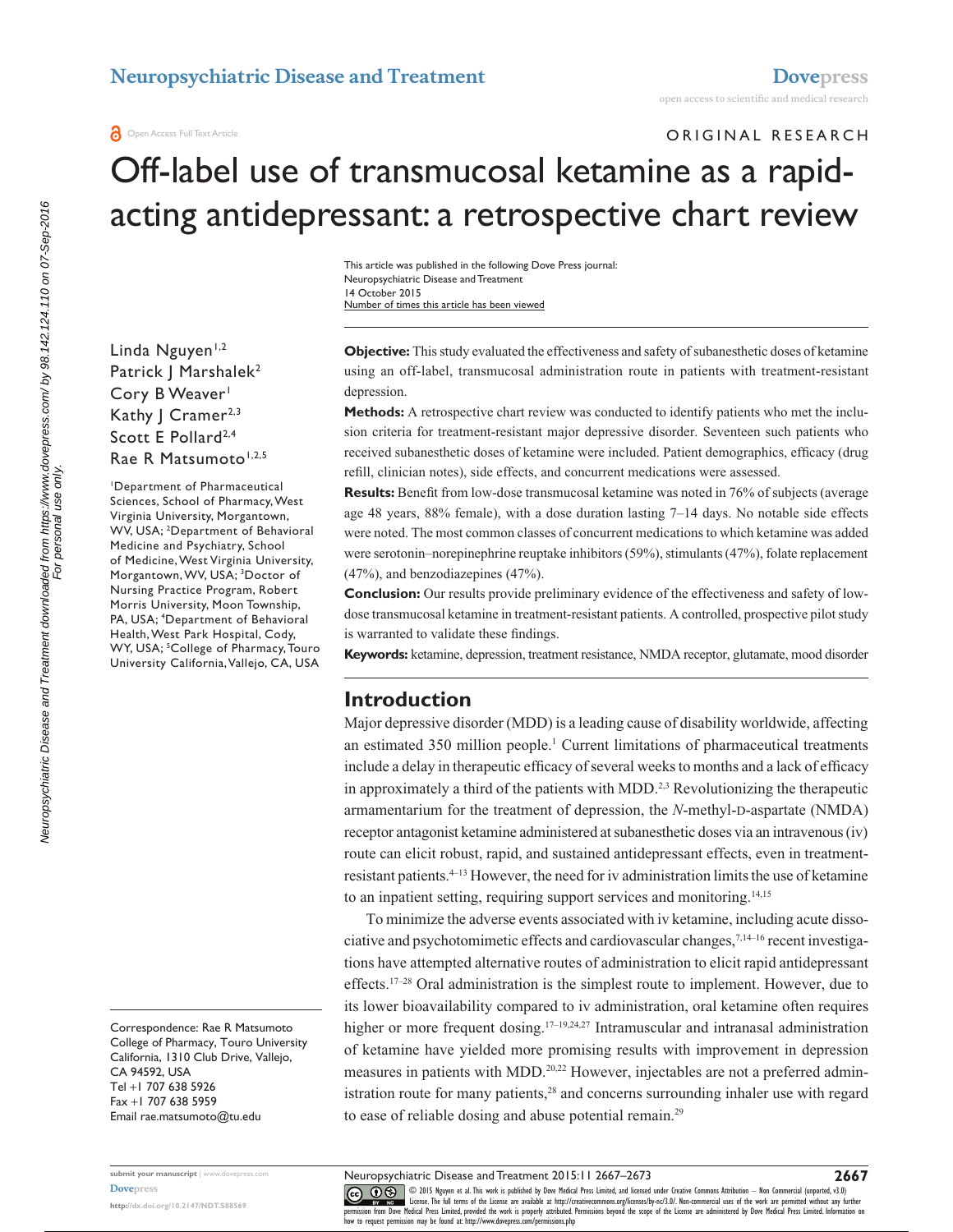A transmucosal route of administration, in which a small amount of liquid ketamine (approximately 1 mL) is absorbed through the oral mucosa rather than swallowed and thus increases bioavailability (17% oral vs 30% sublingual/ transbuccal),<sup>30</sup> may prove more effective. We report herein a retrospective chart review of 17 patients with treatmentresistant MDD at a psychiatric clinic in Morgantown, WV, USA who received low-dose ketamine using this alternative route of administration, which is amenable to outpatient use. We examined the effectiveness and tolerability of off-label use of ketamine when administered via the transmucosal route.

## **Methods**

This retrospective chart review was carried out at Chestnut Ridge Center (Morgantown, WV, USA), a comprehensive psychiatric treatment facility, and comprised records of patients with a diagnosis of treatment-resistant MDD who received clinical services as part of the day hospital program under the care of Dr Scott Pollard, between January 2011 and September 2013. The diagnosis of MDD was based on *Diagnostic and Statistical Manual of Mental Disorders,*  Fourth Edition, Text Revision (DSM-IV-TR) criteria,<sup>31</sup> and treatment resistance was defined as "failure to respond to two or more trials of antidepressant monotherapy or failure to respond to four or more trials of different antidepressant therapies", including augmentation, combination therapy, and electroconvulsive therapy.32 Trials with antidepressant monotherapy were each at least 6 weeks in duration. Augmentation therapies included the addition of an antipsychotic (eg, aripiprazole), lithium, a stimulant (eg, methylphenidate), another class of antidepressant (eg, mirtazapine or bupropion), or l-methylfolate. Typically, patients who were recommended to the day hospital program, which is synonymous with partial hospitalization, were either recently discharged from the inpatient unit or were failing outpatient care. Most participants were long-term patients with significantly persistent mental illness or patients who function in the community, but were at risk for inpatient admission or needed help through a turbulent period. Services provided at the day hospital included medical evaluation and education by an attending psychiatrist and medical staff in the morning, followed by group therapy sessions to help increase the patients' capacity to manage the symptoms of their illness and improve their quality of life. Of the patients with MDD who were seen in the day hospital setting during this period, those who were initiated on the transmucosal ketamine under off-label usage conditions along with treatment-as-usual for MDD were identified through the clinical notes in 18 files. Data were extracted from the medical charts of these 18 patients for demographic and illness variables, concurrent psychotropic medication use, dosing of ketamine, treatment response, and emergent side effects. Patients were classified as "responders" or "nonresponders" on the basis of the clinician's notes in the medical charts and/ or drug refill history pulled from the West Virginia Board of Pharmacy Controlled Substance Monitoring Program (WVBOP CSMP) database. For the drug refill history, we classified a patient as a responder if he/she filled the ketamine prescription more than once.

The data from all of the patients in this report have been de-identified. None of the patients were contacted to obtain additional clinical or biological data for the purposes of this manuscript. The Institutional Review Board of West Virginia University (Morgantown, WV, USA) approved the study.

## **Results**

During the study period, 18 patients who were diagnosed with treatment-resistant MDD received transmucosal ketamine; one patient was excluded from the study due to significant changes in medication regimen after initiation of ketamine treatment. The demographic, clinical, and treatment variables of each subject collected from the chart review are detailed in Table 1. The mean age of the patients was 48 years (range 24–66), and 88% were females. Of the 17 subjects included in the study, three had a prior history of substance abuse, though none had active substance abuse disorder at the time ketamine was initiated. Patients were generally administered 0.5 mg/kg to 1 mg/kg of ketamine from a 50 mg/mL vial of ketamine. In an effort to reduce side effects, liquid ketamine was placed on the tongues of the patients and they were instructed to hold it in their mouths for as long as possible. Thus, in contrast to standard oral dosing, where the drug is quickly swallowed, the administration route used in our patients may best be described as transmucosal. Moreover, dosing frequency started at every 14 days (based on the iv ketamine infusion clinical reports $4,9,10$  and was reduced to every 10 or 7 days when it became clear that the patient had loss of benefit prior to the 14 days.

Out of the 17 subjects who were treated with transmucosal ketamine, 13 (76%) were classified as responders and four (24%) as nonresponders. The onset of response was generally noted within 24 hours of taking ketamine. If patients did not respond within 24 hours, they typically received no benefit from taking ketamine. Among the responders, the frequency of dosing was based on the duration of the antidepressant effect, with seven subjects dosed once every 2 weeks, three once every 10 days, and one once every week.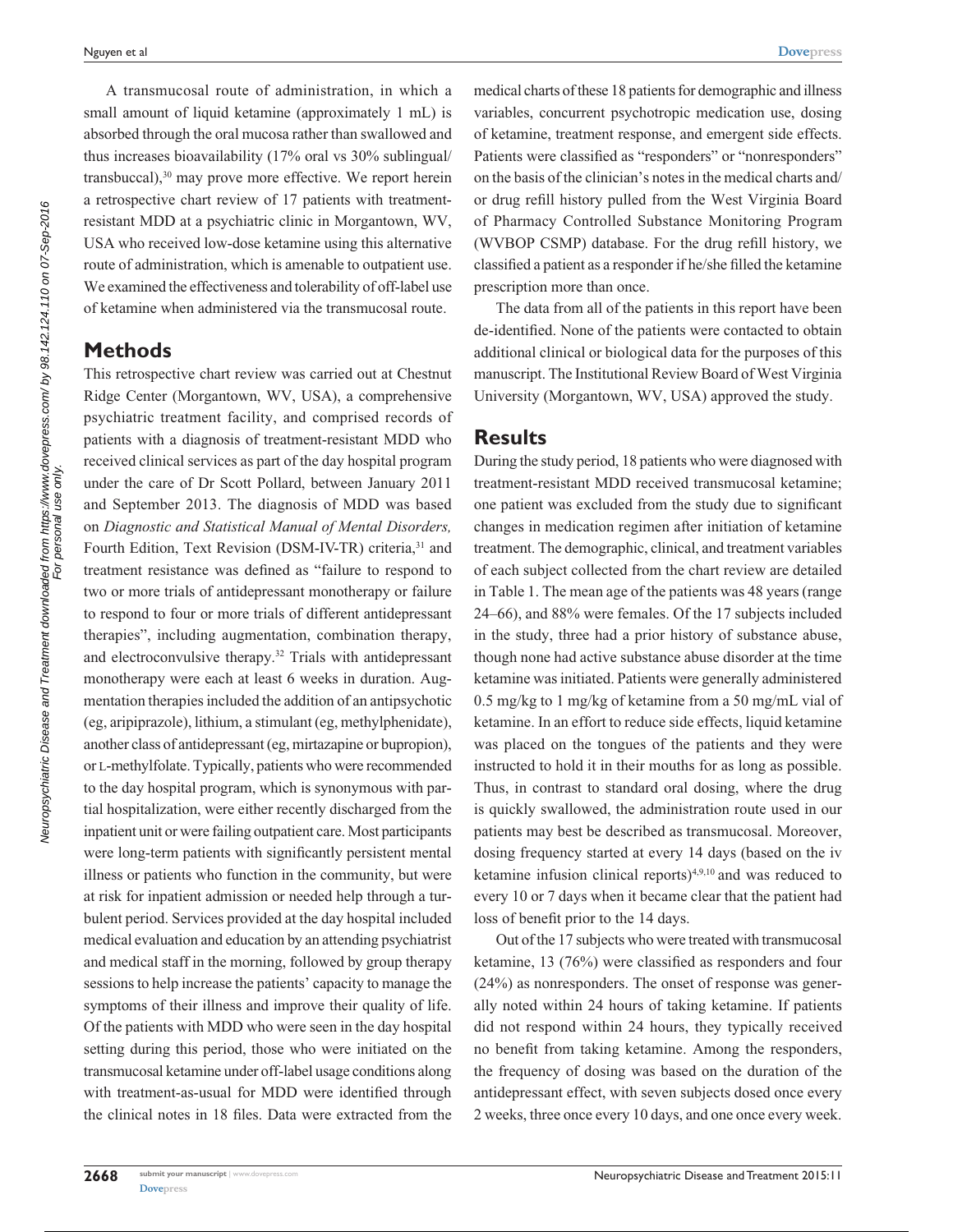|                       |                         | Table 1 Demographic and treatment characteristics of the patient sample on transmucosal KET treatment                                       |                                       |                                                             |                                                        |                       |                                                                                                                              |                            |
|-----------------------|-------------------------|---------------------------------------------------------------------------------------------------------------------------------------------|---------------------------------------|-------------------------------------------------------------|--------------------------------------------------------|-----------------------|------------------------------------------------------------------------------------------------------------------------------|----------------------------|
| Patient ID<br>number/ | History of<br>substance | medications<br>Concurrent                                                                                                                   | Date KET first<br>in chart<br>noted i | Initial (1st)<br>and most                                   | Efficacy information noted<br>in chart                 | Side effects          | <b>KET Rx re/filled</b><br>(pharmacy)                                                                                        | Response:<br>yes or        |
| sex/age<br>(years)    | abuse                   | with KET                                                                                                                                    |                                       | current KET<br>dosing*                                      |                                                        |                       |                                                                                                                              | îoù                        |
| I/F/60                | $\frac{\alpha}{2}$      | Desvenlafaxine <sup>a</sup><br>L-methylfolate <sup>a</sup><br>Clonazepam <sup>a</sup><br>Propranolo <sup>a</sup><br>Quetiapine <sup>a</sup> | 3<br>Mar 201                          | $\frac{\triangleleft}{\triangle}$                           | $\lessgtr$                                             | No side effects noted | None                                                                                                                         | $\frac{1}{2}$              |
| 2/F/66                | $\frac{\alpha}{2}$      | _isdexamfetamine<br>L-methylfolate<br>Escitalopram<br>Clonazepam<br>Haloperidol<br>CoQ <sub>10</sub><br><b>DHA</b>                          | <b>Dec 201</b>                        | by mouth, qlw<br>current: I mL<br>Ist: 0.35 mL<br>by mouth; | ≸                                                      | No side effects noted | Mar 2012 (qlw); May,<br>May, Aug 2013 (1 mL,<br>Dec 2011 (0.35 mL);<br>(1 mL, q1w); Mar,<br>Jun, Jul, Nov 2012<br>$q \mid w$ | Yes                        |
| 3/M/38                | $\widetilde{\Xi}$       | Tranylcypromine <sup>a</sup><br>Methylphenidate<br>-methylfolate<br>Nortriptyline <sup>a</sup><br>Venlafaxine<br>Mirtazapine<br>Pregabalin  | Jun 2012                              | Ist: I mg/kg,<br>q2w; discon-<br>tinued July<br>2012        | Ineffective                                            | No side effects noted | Jun 2012 (q2w)                                                                                                               | $\frac{1}{2}$              |
| 4/F/41                | $\frac{\alpha}{2}$      | Lisdexamfetamine<br>Hydroxyzine<br>Aripiprazole<br>Propranolol<br>Citalopram<br>Doxazosin<br>Lithium                                        | Sep 2012                              | Ist: 0.5 mg/kg,<br>q2w; discon-<br>tinued July<br>2013      | ₹                                                      | No side effects noted | kg, q2w); Dec 2012<br>Sep 2012 (0.5 mg/<br>$(0.5 \text{ mg/kg}, 410d)$                                                       | Yes                        |
| <b>S/F/44</b>         | $\widetilde{\Xi}$       | Desvenlafaxine<br>L-methylfolate<br>Hydroxyzine<br>Doxazosin<br>Fish oil                                                                    | $\mathbf 2$<br>Aug 2012               | $0.5$ mg/kg,<br><b>Current:</b><br>polp                     | Patient reported doing better on<br>Oct 2012           | No side effects noted | 2013 (0.5 mg/kg, q2w)<br>$(0.5 \text{ mg/kg}, q2w)$ ; Jul<br>Aug 2012                                                        | $\mathsf{Yes}$             |
| 6/F/24                | ž                       | Desvenlafaxine<br>Clonazepam<br>Propranolol<br>Venlafaxine                                                                                  | $\sim$<br>Sep 2012                    | Ist: 0.5 mg/kg,<br>q2w                                      | Patient discharged from day<br>hospital Jul 2013       | No side effects noted | $(0.67$ mL, $q2w)$<br>Sep 2012                                                                                               | $\stackrel{\circ}{\simeq}$ |
| <b>7/F/51</b>         | $\frac{\alpha}{Z}$      | N-acetylcysteine<br>Hydroxyzine<br>Lamotrigine<br>Fluoxetine                                                                                | Jul 2012                              | $0.5$ mg/kg,<br>Current:<br>polb                            | Patient reported mood is good<br>since taking ketamine | No side effects noted | Jul 2012; Jun 2013<br>$(0.5 \text{ mg/kg}, 92w)$                                                                             | Yes                        |
|                       |                         |                                                                                                                                             |                                       |                                                             |                                                        |                       |                                                                                                                              | (Continued)                |

Neuropsychiatric Disease and Treatment downloaded from https://www.dovepress.com/ by 98.142.124.110 on 07-Sep-2016<br>For personal use only. Neuropsychiatric Disease and Treatment downloaded from https://www.dovepress.com/ by 98.142.124.110 on 07-Sep-2016 For personal use only.

**Neuropsychiatric Disease and Treatment 2015:11 submit your manuscript |<www.dovepress.com>** 

**[Dovepress](www.dovepress.com)**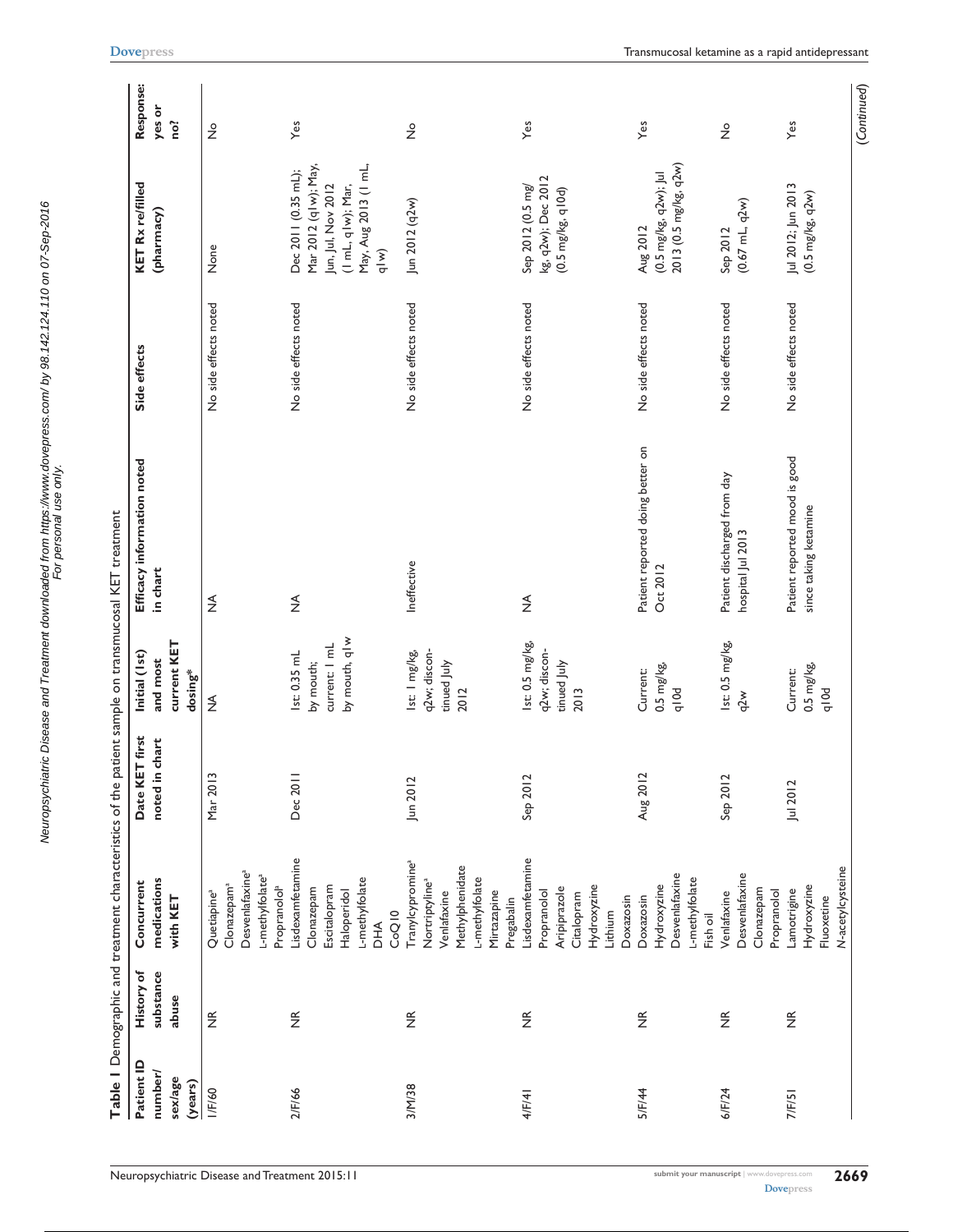| Ó<br>Ì<br>ļ<br>ׇ֦֘֝֡<br>I<br>l<br>י<br>I<br>١<br>֘֝֕<br>֘֝֬<br>ī<br>j<br>ć |
|----------------------------------------------------------------------------|
|----------------------------------------------------------------------------|

| 2670 | submit your manuscript   www.dovepress.com |  |
|------|--------------------------------------------|--|

**[Dovepress](www.dovepress.com)** 

| Table I (Continued) |                    |                                       |                               |                                      |                                                                                                           |                       |                             |                |
|---------------------|--------------------|---------------------------------------|-------------------------------|--------------------------------------|-----------------------------------------------------------------------------------------------------------|-----------------------|-----------------------------|----------------|
| Patient ID          | History of         | Concurrent                            | Date KET first                | Initial and                          | Efficacy information noted                                                                                | Side effects          | <b>KET Rx re/filled</b>     | Response:      |
| number/<br>sex/age  | substance<br>abuse | medications<br>with KET               | noted in chart                | most current<br>KET dosing           | in chart                                                                                                  |                       | (pharmacy)                  | yes or<br>îoù  |
| (years)             |                    |                                       |                               |                                      |                                                                                                           |                       |                             |                |
| 8/F/28              | $\frac{\alpha}{2}$ | Duloxetine<br>-orazepam<br>Pregabalin | $\sim$<br>Feb 201             | Discontinued<br>July 2013            | the following day in Jul 2012; still<br>to work well, with strong effects<br>Note that ketamine continued | No side effects noted | None                        | Yes            |
|                     |                    | Doxazosin                             |                               |                                      | benefitting Sep 2012                                                                                      |                       |                             |                |
| 9/F/47              | $\frac{\alpha}{2}$ | Lisdexamfetamine                      | Oct 2012                      | Ist: 0.5 mg/kg,                      | Patient still on ketamine as of                                                                           | No side effects noted | Oct 2012 $(0.5 \text{ mg})$ | Yes            |
|                     |                    | Fluoxetine                            |                               | q2w; current:                        | Oct 2013                                                                                                  |                       | kg, q2w); Jun 2013          |                |
|                     |                    | L-methylfolate                        |                               | $0.5$ mg/kg, q $2w$                  |                                                                                                           |                       | $(0.5 \text{ mg/kg}, 42w)$  |                |
| <b>10/F/51</b>      | $\widetilde{\Xi}$  | Venlafaxine                           | Jul 2012                      | Ist: I mg/kg,                        | Patient reported migraines and                                                                            | Light headaches       | Jul 2012 (as directed)      | $\mathsf{Yes}$ |
|                     |                    | Lorazepam                             |                               | $0.5$ mg/kg, q $2w$<br>q2w; current: | mood are better on Aug 2012                                                                               |                       |                             |                |
| IIF/42              | $\widetilde{\Xi}$  | Lisdexamfetamine                      | Aug 2012                      | Ist: 0.5 mg/kg,                      | Note that there is continued                                                                              | No side effects noted | Aug 2012, Feb 2013,         | Yes            |
|                     |                    | Amphetamine/                          |                               | q2w                                  | improvement on Oct 2012                                                                                   |                       | Jun 2013 (0.5 mg/kg,        |                |
|                     |                    | dextroamphetamine                     |                               |                                      |                                                                                                           |                       | q2w                         |                |
|                     |                    | Duloxetine                            |                               |                                      |                                                                                                           |                       |                             |                |
|                     |                    | Doxepin                               |                               |                                      |                                                                                                           |                       |                             |                |
|                     |                    | L-methylfolate                        |                               |                                      |                                                                                                           |                       |                             |                |
| 12/F/57             | $\frac{\alpha}{2}$ | Amphetamine/                          | Jan 2012                      | ≸                                    | Note: patient is doing well on                                                                            | No side effects noted | Jan 2012, Aug 2012,         | Yes            |
|                     |                    | dextroamphetamine <sup>a</sup>        |                               |                                      | ketamine on Jan 2013                                                                                      |                       | Jan 2013 (q2w)              |                |
|                     |                    | Trazodone <sup>a</sup>                |                               |                                      |                                                                                                           |                       |                             |                |
|                     |                    | Doxepin <sup>a</sup>                  |                               |                                      |                                                                                                           |                       |                             |                |
|                     |                    | <b>Bupropion</b> <sup>a</sup>         |                               |                                      |                                                                                                           |                       |                             |                |
| 13/F/56             | Alcohol            | Vilazodone                            | Feb 201                       | Ist: 0.5 mg/kg,                      | Note: patient is doing well and                                                                           | No adverse effects    | Feb, Jul 2013               | Yes            |
|                     | and other          | Trazodone                             |                               | q2w; current:                        | mood improved the next day after                                                                          | (specified in chart)  | $(0.5 \text{ mg/kg}, 92w)$  |                |
|                     | substances         | Aripiprazole                          |                               | $0.5$ mg/kg, q $2w$                  | ketamine treatment                                                                                        |                       |                             |                |
|                     |                    | Gabapentin                            |                               |                                      |                                                                                                           |                       |                             |                |
|                     |                    | <b>Buspirone</b>                      |                               |                                      |                                                                                                           |                       |                             |                |
|                     |                    |                                       |                               |                                      |                                                                                                           |                       |                             |                |
|                     |                    | L-methylfolate                        |                               |                                      |                                                                                                           |                       |                             |                |
| 14/M/65             | Alcohol            | Duloxetine                            | $\mathbf 2$<br><b>Dec 201</b> | ≸                                    | Rx filled, but unclear if he took it                                                                      |                       | Dec 2012 (as                | $\frac{1}{2}$  |
|                     |                    | Propranolol                           |                               |                                      |                                                                                                           |                       |                             |                |
|                     |                    | Omega-3 fatty acids                   |                               |                                      | because of other health issues (in                                                                        |                       | directed)                   |                |
|                     |                    | L-methylfolate                        |                               |                                      | and out of the hospital a lot within a                                                                    |                       |                             |                |
|                     |                    | N-acetylcysteine                      |                               |                                      | short time span); Patient underwent                                                                       |                       |                             |                |
|                     |                    | Hydroxyzine                           |                               |                                      | 10 ECT treatments starting in                                                                             |                       |                             |                |
|                     |                    | Risperidone                           |                               |                                      | an 2013 (improved after 6 ECT                                                                             |                       |                             |                |
|                     |                    | Clonazepam                            |                               |                                      | treatments; but discontinued after 10                                                                     |                       |                             |                |
|                     |                    | Sertraline                            |                               |                                      | treatments due to adverse memory                                                                          |                       |                             |                |
|                     |                    |                                       |                               |                                      | effects) and was interested in taking                                                                     |                       |                             |                |
|                     |                    |                                       |                               |                                      | ketamine as an antidepressant and                                                                         |                       |                             |                |
|                     |                    |                                       |                               |                                      | willing to restart ECT on Mar 2013                                                                        |                       |                             |                |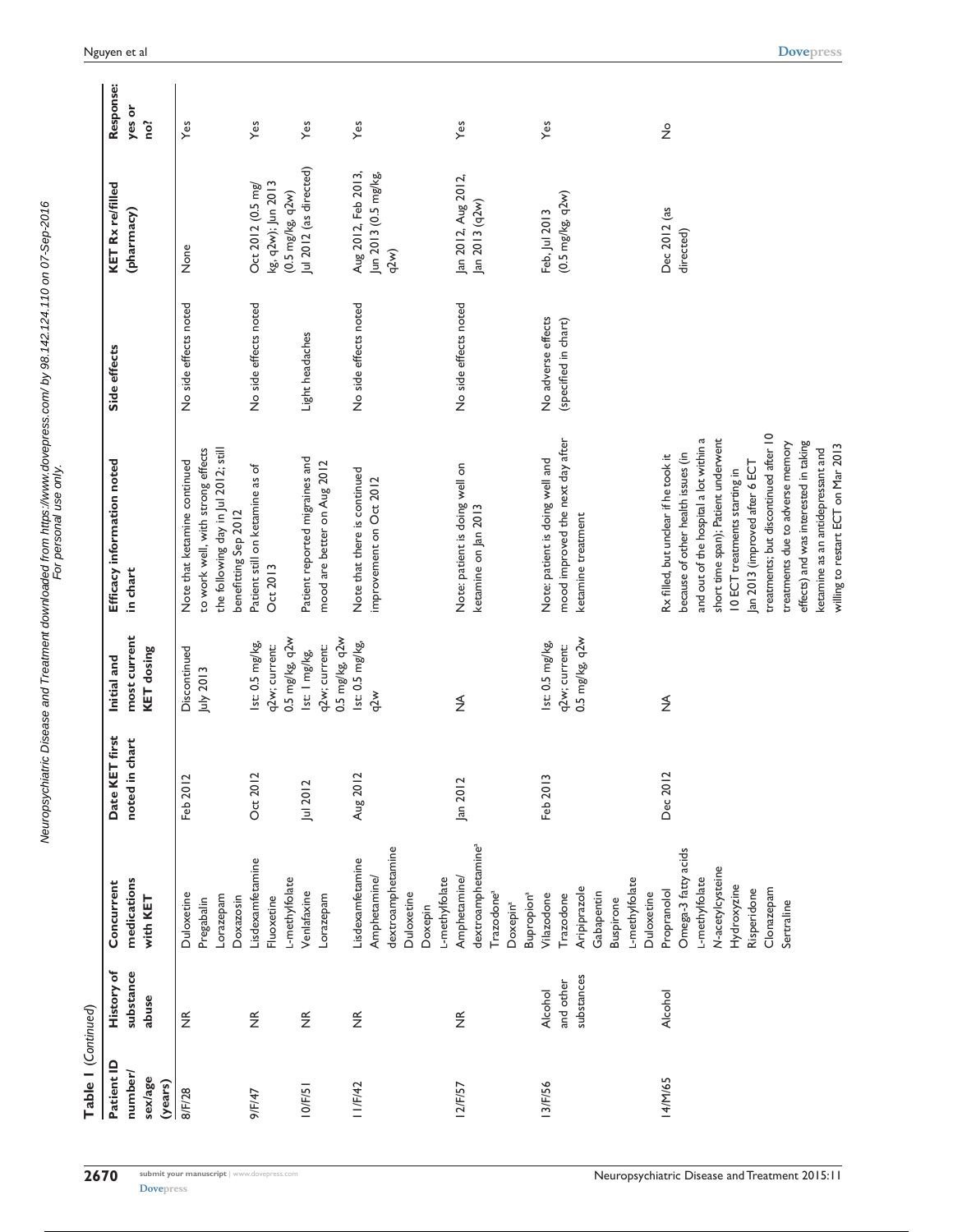| 16/F/50 | $\frac{\kappa}{2}$                                    | Methylphenidate ER<br>Hydroxyzine<br>Clonazepam<br>Venlafaxine<br>Alprazolam<br>Doxazosin                                  | Jan 2013 | Ist: 0.5 mg/kg,<br>q2w                               | difference and can tell when a dose<br>Patient reported she can feel the<br>is due                                                                                                                                                                                                                                                                                                                                                                              | No side effects noted                                                                   | $(0.5 \text{ mg/kg}, q2w)$<br>Jan 2013 | Yes |
|---------|-------------------------------------------------------|----------------------------------------------------------------------------------------------------------------------------|----------|------------------------------------------------------|-----------------------------------------------------------------------------------------------------------------------------------------------------------------------------------------------------------------------------------------------------------------------------------------------------------------------------------------------------------------------------------------------------------------------------------------------------------------|-----------------------------------------------------------------------------------------|----------------------------------------|-----|
| 17/F/63 | $\frac{\alpha}{2}$                                    | Oxcarbazepine<br>Galantamine<br>Duloxetine<br>Quetiapine                                                                   | May 201  | $0.5$ mg/kg, q2w<br>Ist: 0.5 mg/kg,<br>q2w; current: | Note that patient mood was<br>boosted and is good                                                                                                                                                                                                                                                                                                                                                                                                               | dizziness for 5 minutes<br>(specified in chart)<br>except for slight<br>No side effects | May 2012, Jan 2013<br>(q2w)            | Yes |
| 18/F/35 | Narcotics                                             | Divalproex sodium<br>Lisdexamfetamine<br>Topiramate<br>Citalopram<br>Lorazepam<br>Inositol                                 | an 2013  | Ist: 50 mg/mL,<br>$0.6$ mL                           | Patient reported that ketamine has<br>helped in augmentation of mood<br>benefit                                                                                                                                                                                                                                                                                                                                                                                 | No side effects noted                                                                   | None                                   | Yes |
|         | 2 weeks; ql 0d, once every 10 days; Rx, prescription. | not available. <sup>a</sup> Indicates current psychotropic medications taken at the time of data retrieval (October 2013). |          |                                                      | Notes: Patient I5 was excluded from the study due to changes in medication regimen after initiation of KET treatment and is intentionally excluded in this table. *Where the initial dose is not noted, it was because the inf<br>Abbreviations: CoQ10, coenzyme Q10; DHA, docosahexaenoic acid; ECT, electroconvulsive therapy; ER, extended-release; Fiemale; KET, ketamine; M, mate; NA, not available; NR, none reported; q1 w, once every week; q2 w, once |                                                                                         |                                        |     |

**Table 2** Concurrent medications with ketamine

| <b>Medication</b>                       | <b>Subjects taking</b> |
|-----------------------------------------|------------------------|
|                                         | the drug $(\%)$        |
| <b>SNRI</b>                             | 59%                    |
| Stimulant                               | 47%                    |
| Folate replacement                      | 47%                    |
| Benzodiazepine                          | 47%                    |
| <b>SSRI</b>                             | 35%                    |
| Antipsychotic                           | 35%                    |
| H <sub>1</sub> -antihistamine           | 29%                    |
| Beta blocker                            | 24%                    |
| Alpha blocker                           | 24%                    |
| <b>TCA</b>                              | 18%                    |
| Neuropathic pain treatment (pregabalin) | 12%                    |

**Abbreviations:** SNRI, serotonin–norepinephrine reuptake inhibitor; SSRI, selective serotonin reuptake inhibitor; TCA, tricyclic antidepressant.

The remaining two responders (#8 and #18) did not have adequate information on maintenance dosing regimens. Of the 13 responders, two (#2 and #4) were based solely on the drug refill history (ie, the prescription was filled more than once but their charts had no note of efficacy). In addition, the clinical notes for two patients (#8 and #12) explicitly stated continued benefits with ketamine 6 months or more after the first ketamine treatment.

Of the four nonresponders (50% females), two had their prescriptions filled once: one had a note of inefficacy in the patient chart, and the other subsequently underwent and responded to ten electroconvulsive therapy treatments approximately 1 month after the prescription was filled. The other two nonresponders had no ketamine refill history and no reports of efficacy in their charts.

Other medications taken concurrently with ketamine included serotonin–norepinephrine reuptake inhibitors  $(n=10)$ , stimulants  $(n=8)$ , folate replacement  $(n=8)$ , benzodiazepines (n=8), selective serotonin reuptake inhibitors (n=6), antipsychotics (n=6), and others (Table 2). Potential drug interactions or adverse effects are summarized in Table 3. Overall, no serious adverse events were noted in any of the subjects initiated on transmucosal ketamine. The two mild

**Table 3** Potential drug interactions/adverse effects with ketamine

| <b>Medications</b>                                               | <b>Side effects</b>         |
|------------------------------------------------------------------|-----------------------------|
| Clonazepam, lorazepam, pregabalin, nortriptyline, CNS depression |                             |
| hydroxyzine, doxepin, trazodone                                  |                             |
| Haloperidol, mirtazapine, tranylcypromine                        | <b>Additive CNS effects</b> |
| Propranolol, doxazosin                                           | Hypotension                 |
| Lisdexamfetamine, amphetamine/                                   | Cardiac effects             |
| dextroamphetamine                                                |                             |

**Abbreviation:** CNS, central nervous system.

Neuropsychiatric Disease and Treatment downloaded from https://www.dovepress.com/ by 98.142.124.110 on 07-Sep-2016<br>For personal use only. Neuropsychiatric Disease and Treatment downloaded from https://www.dovepress.com/ by 98.142.124.110 on 07-Sep-2016 For personal use only. **[Dovepress](www.dovepress.com)**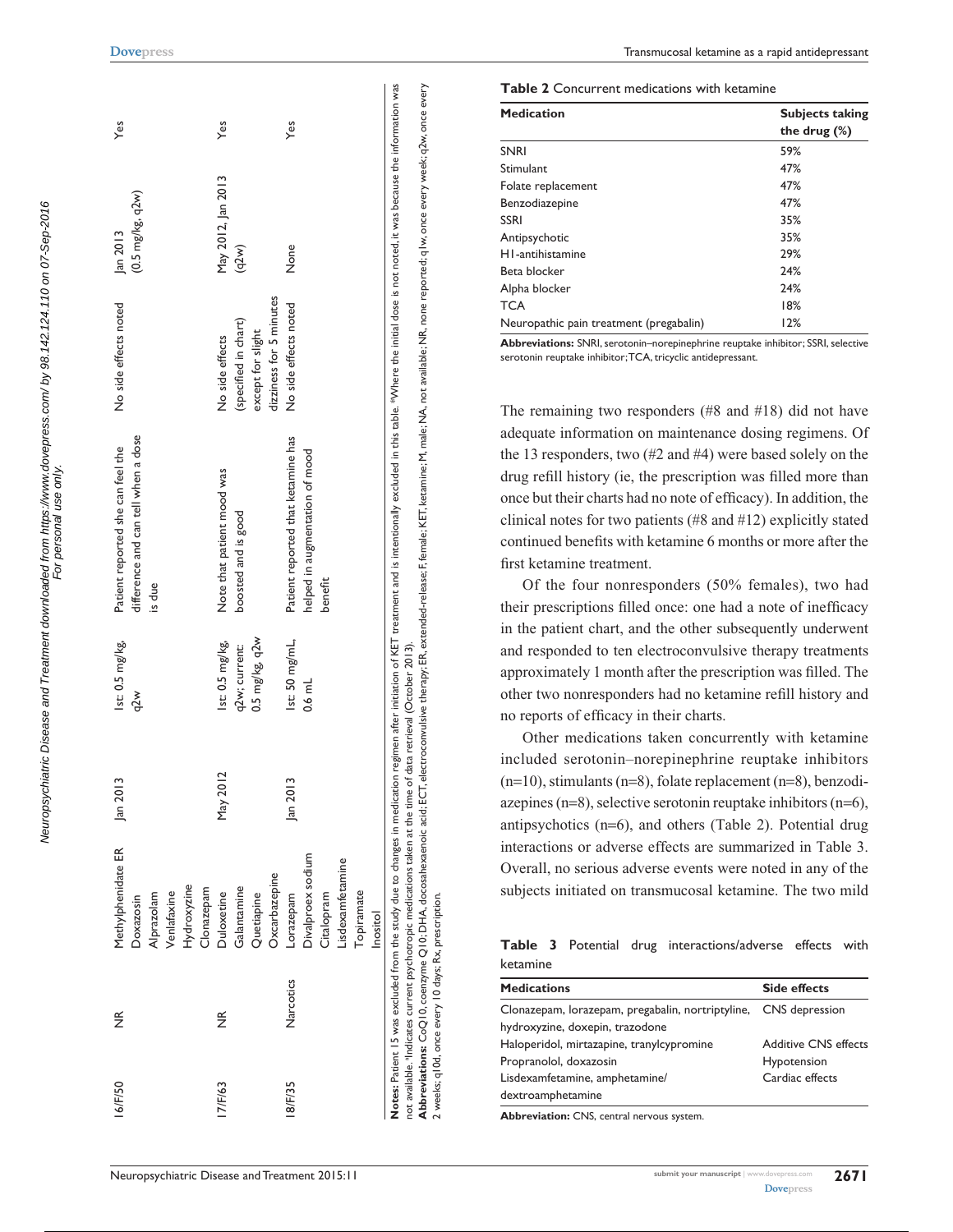side effects reported were transient light headache (n=1) and slight dizziness (n=1).

## **Discussion**

This is an exploratory study in a naturalistic setting of the potential effectiveness and tolerability of transmucosal ketamine in 17 patients with treatment-resistant MDD. The findings in this chart review support previous reports of effectiveness of low-dose ketamine in rapidly alleviating symptoms of MDD, with effects lasting up to 2 weeks. Importantly, in contrast to iv ketamine, the administration of ketamine using the transmucosal route is better tolerated and has minimal psychiatric side effects. All patients were in a partial hospitalization program, wherein they were seen frequently and had adequate nursing support for administration/ education and observation with respect to ketamine. There were no adverse effects that would cause clinical concern for attempting to address depressive symptoms quickly in an atrisk, treatment-resistant population who otherwise are often being referred to high levels of care such as acute inpatient hospitalization.

A similar exploratory study has been conducted using low-dose sublingual ketamine in refractory unipolar and bipolar depression, in which patients were instructed to hold approximately 1 mL liquid ketamine in their mouths for 5 minutes and then swallow it.<sup>23</sup> In that report, ketamine also produced rapid and relatively sustained antidepressant effects with only mild and transient light-headedness as a common side effect (no euphoria, psychotic or dissociative symptoms).<sup>23</sup> Moreover, like the exploratory study using sublingual ketamine, the nature of our study provided an opportunity for reviewing treatment response in a "dirty" population that may be more representative of the treatmentresistant psychiatric patient pool, which is not possible with randomized controlled trials. Oftentimes, as in our chart review, the patients have multiple medical and psychiatric comorbidities, including but not limited to prior substance use disorders, chronic pain, attention deficit hyperactivity disorder, borderline personality disorder, and anxiety disorders like posttraumatic stress disorder. With that in mind, it is reassuring that the addition of low-dose ketamine had no serious adverse effects, including no drug–drug interactions or recurrence of substance misuse/abuse. Moreover, though side effects were not systematically monitored, it is important to note that these patients were a part of the day hospital program at the psychiatric center, participating in group therapy sessions often within 1 hour of taking transmucosal ketamine and having adequate medical support during their stay. None of the patients in our study discontinued using ketamine because of adverse events, with only mild, transient side effects noted (headache, dizziness).

This study has many limitations which are inherent to using a retrospective design. These include the lack of randomization and consistent baseline clinical data. Moreover, data for each variable were not available in every chart. As this was not a controlled study and our patient population had taken a number of medications which may affect the antidepressant effects and pharmacokinetics of ketamine, we were also unable to determine whether the positive effects of treatment were due to ketamine alone or a combination of ketamine and other therapies. In addition, no standardized clinical measures were used to evaluate depressive symptoms and adverse effects, including the monitoring of vital signs. Tachycardia and increased blood pressure in particular have been commonly observed following low-dose ketamine injections<sup>14</sup> and should be systematically examined in future studies with transmucosal ketamine. The reliance on the drug refill history of a patient as an indicator of therapeutic efficacy introduces additional concerns that go beyond uncertainties regarding patient compliance and medication adherence. With the drug refill history omitted, however, ten of the 17 patients (ie, 59%) would have been classified as "responders" from clinical notes of efficacy in the charts, which remains a sizeable proportion of the treatment-refractory population. Nevertheless, due to these limitations, a prospective, pilot study is strongly warranted to validate the efficacy of the transmucosal route of ketamine as a viable option for eliciting fast-acting and sustained antidepressant effects, with a side effect profile suitable for use in outpatients. Whether ketamine remains as effective if patients were withdrawn from their routine antidepressants is also of great interest.

## **Conclusion**

This retrospective chart review describes the use of transmucosal ketamine for treatment-resistant depression and suggests that it may be a safe, tolerable, and effective antidepressant in some depressed patients.

## **Acknowledgments**

The abstract of this paper was accepted for presentation at the 115th Annual Meeting of the American Association of Colleges of Pharmacy as a poster with interim findings. The poster's abstract was published in the *American Journal of Pharmaceutical Education* (2014;78(5):111; [http://www.](http://www.ncbi.nlm.nih.gov/pmc/articles/PMC4064488/) [ncbi.nlm.nih.gov/pmc/articles/PMC4064488/\)](http://www.ncbi.nlm.nih.gov/pmc/articles/PMC4064488/). The actual paper has never been previously published.